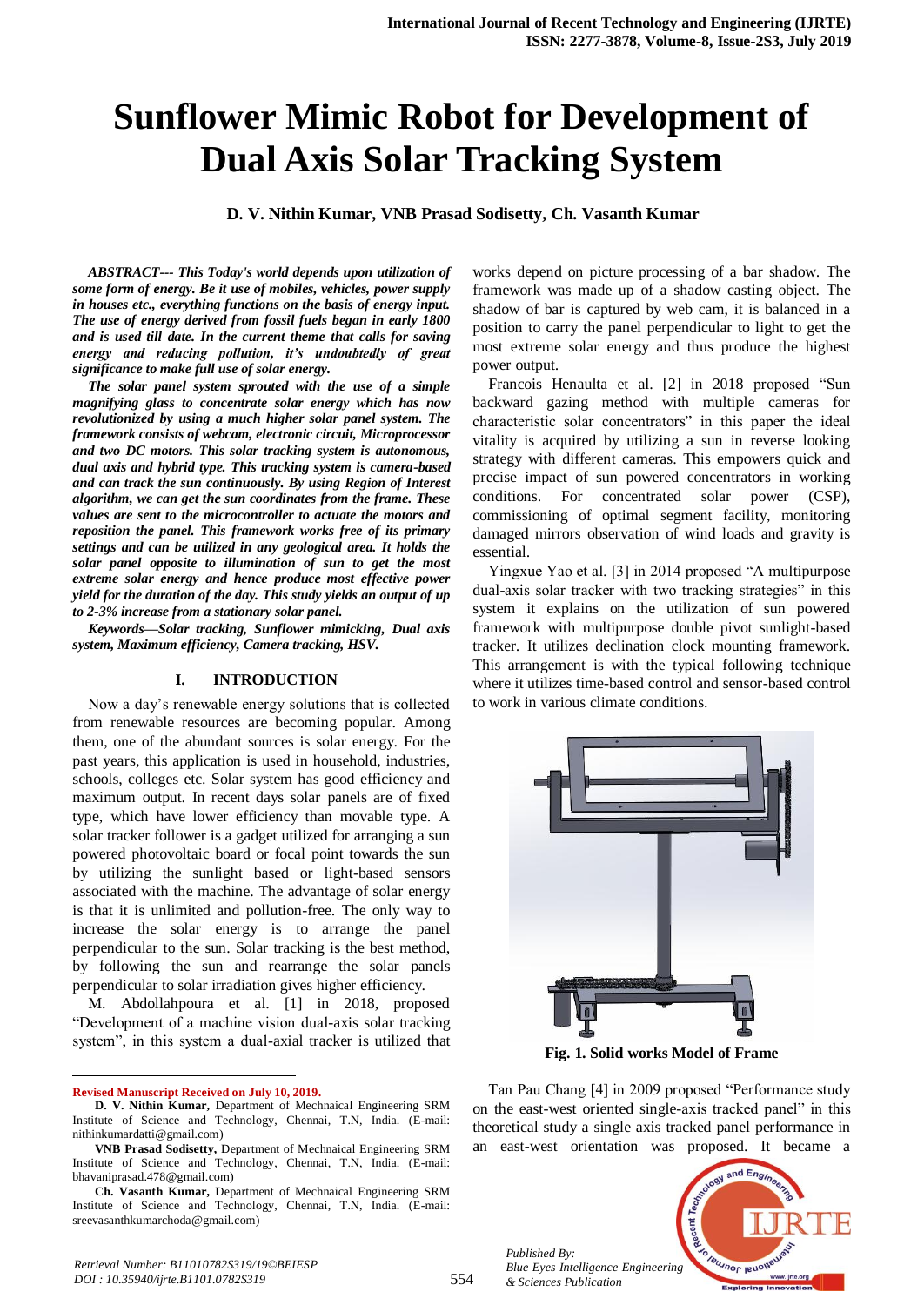mathematical expression using which the angle of rotation of tracked panel are derived. This system gains increase with energy level of 21.2%, 13.5% & 7.1% respectively low compared to that of North-South oriented single tracked panel. The irradiation received is directly proportional to latitude zone of rotating angle of the panel.

As the novelty of this paper, is to put together all these concepts and track the sun in dual axis like pan and tilt motion with single camera and controlling with DC-motor. A 3D model is designed in Solid works with required dimensions and fabricated as shown in fig. 1. In this paper the overall work process is divided in to five major segments. Section 2 describes about Tracking Methods. Section 3 gives an overview of novel method of tracking sun using HSV. Section 4 describes about controlling motion of solar panel. This paper is concluded in section 5 followed by references.

#### **II. TRACKING METHODS**

Based on the control unit, Sun tracking is divided into two types: passive and active system. Mostly, in passive frameworks gas liquid is utilized at low breaking point, which moves starting with one bearing then onto the next to turn the following framework. It works, in light of the varieties of gas weight caused by sun-based warmth. It is not used mostly due to its poor tracking system. This system required viscous dampers to avoid additional movement cause by air.

There are three methods of tracking based on degrees of freedom. First method is, Fixed system; in this solar panels are fixed in one direction without any movement. It does not depend in the sun's direction. Other one, Single-axis system; in this tracking system, it has one degree of freedom. Based on the suns east-west direction it moves along to that for better output. And the final one is, Dual-axis system; it is advanced and accurate tracking to increase output better than other two systems. This tracking system moves, according to the direction in east-west and north-south directions. In active system we can get more accuracy of panel and high output than passive systems.

Active systems are further divided into different types based on sensor combination and time/date. On one hand, tracking system is done by using sensor like LDR, based on the light intensity detected by the sensor the panel will move according to their degree of freedom for improvement of output energy. On other hand, the combination of sensors and time/date, in this type tracking system is done as explained above. Additional to that, it will depend on time; whether it is day or night, date; seasons like summer, winter etc. based on all these this tracking system works. The main disadvantage of this is expensive.

#### **III. FEATURE EXTRACTION**

In this section localizing sun is the initial thing utilized to extricate areas where sun is present. Edge characteristics are moreover considered as suitable for sun tracking. These strategies estimate centre position of sun and track it completely by looking at the dense regions in the picture. Colour edge identifiers are utilized, as the sun may also vary distinct colours like orange, yellow, red. After passing

through UV filter glass, the region with white colour is considered as the sun. The tracking of sun using Open CV is shown in fig. 2.



**Fig. 2. Tracking Sun**

### *A. Image Acquisition*

This stage coordinates getting a picture by an acquisition method. In our proposed framework, we utilized a high or low assurance automated camera and adequate film to verify the sun from picture.



**Fig. 3. Work Flow Process of Tracking Sun**

#### *B. Morphological Image Processing*

The stage expels the region of interest from the captured picture. The proposed methodology first converts the image to black and white image, then get the high dense region in the picture. Mark the centre of high dense region, by applying image processing operations like erosion, dilation, etc., get the complete structure from image. Get the centre point co-ordinates.



*Published By:*

*& Sciences Publication*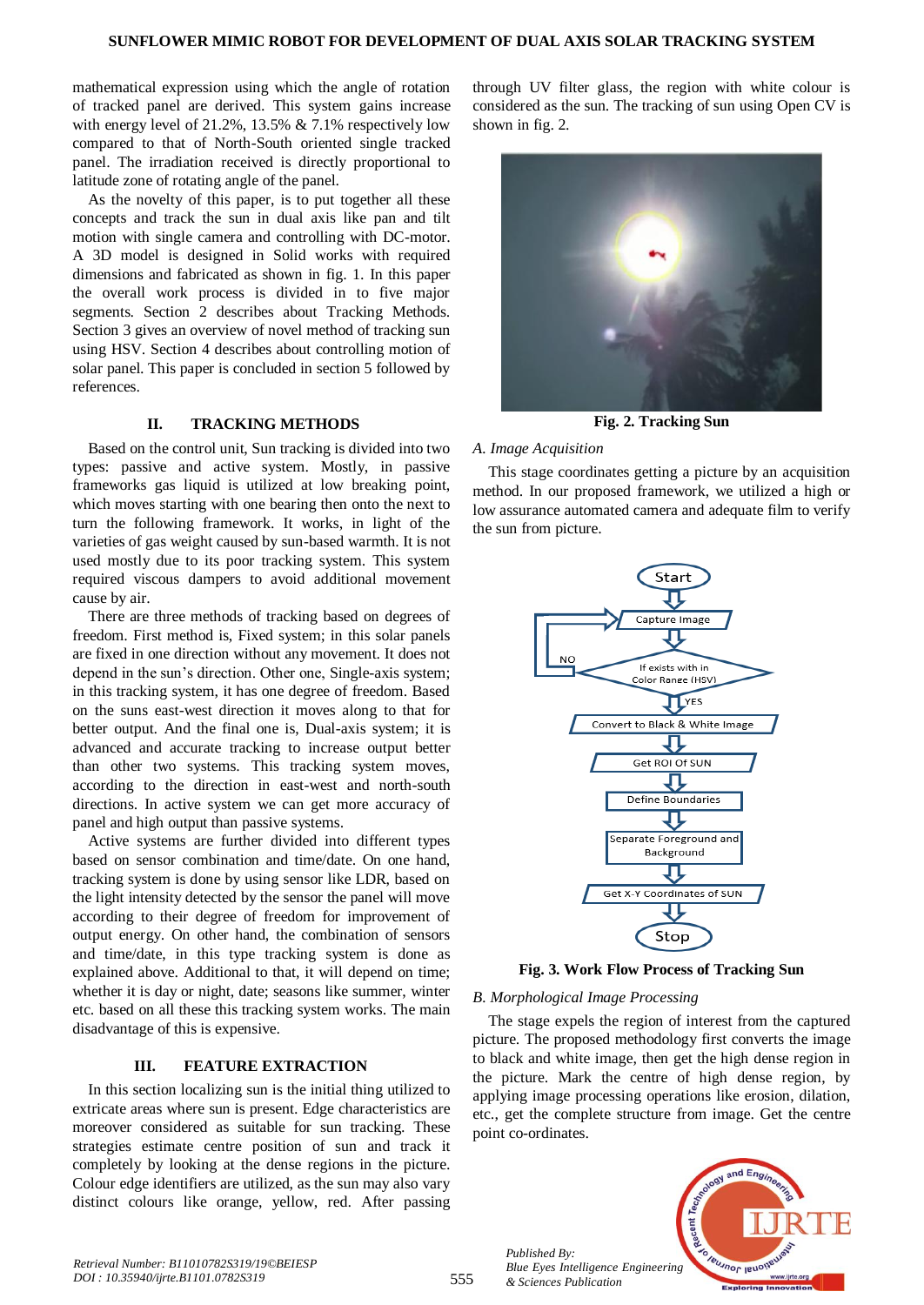#### *C. HSV*

In the proposed structure HSV is utilized to localize sun. In image processing, there are various models one of which is the hue, saturation, value (HSV) model. Using this model, an object with a certain colour can be detected and to reduce the influence of light intensity from the outside.

In this system raspberry pi is utilized for processing part. Initially, when the frame is placed in the outside environment, the camera live feeds the sky. If any region in the picture exists in the given HSV range, then convert the image to black and white image. High dense and low dense regions in the image is separated. This high dense region is considered as sun. By applying image processing techniques like erosion and dilation, the complete structure is obtained i.e., boundaries of sun from picture. The centre point coordinates of sun are extracted. The work flow process of tracking is shown in fig. 3.

#### **IV. WORKING & RESULTS**

In this section, the control motion of solar panel is explained. The solar panel is fixed in a such way that it should be perpendicular to the irradiation of the sun. A micro controller, motor driver, DC motors are utilized to control the motion. An accelerometer is used to define how much turn should take place for the deviation of solar panel from its required position.



**Fig. 4. Block Diagram**

As shown in fig. 4 Raspberry Pi is utilized as main processing unit. Initially webcam is interfaced with Raspberry Pi and fixed on the solar panel to track the sun. Get the centre point coordinates of the sun, using microcontroller run the motors to move the solar panel in a required position. An accelerometer is utilized to get the angle of rotation of the solar panel.



**Fig. 5. Physical Model**

#### *A. Solar Panel*

Solar panels receive light from sun as a source of energy to produce power. A photovoltaic (PV) module is a bundled, associated get together of regularly 6x10 photovoltaic solar cells. Photovoltaic modules consist of the photovoltaic array of a photovoltaic system that produces and supplies solar power in commercial and house hold applications.



**Fig. 6. Motion Work Flow Process**

#### *B. DC Motor*

*Published By:*

*& Sciences Publication* 

DC Motor used in this system has maximum 100 RPM at 12V constant DC supply. The DC motor is controlled using L298N motor driver module by a reprogrammable microcontroller. It is having a Torque of 12Kg-cm. It works on the principle of Fleming's Left-hand rule.